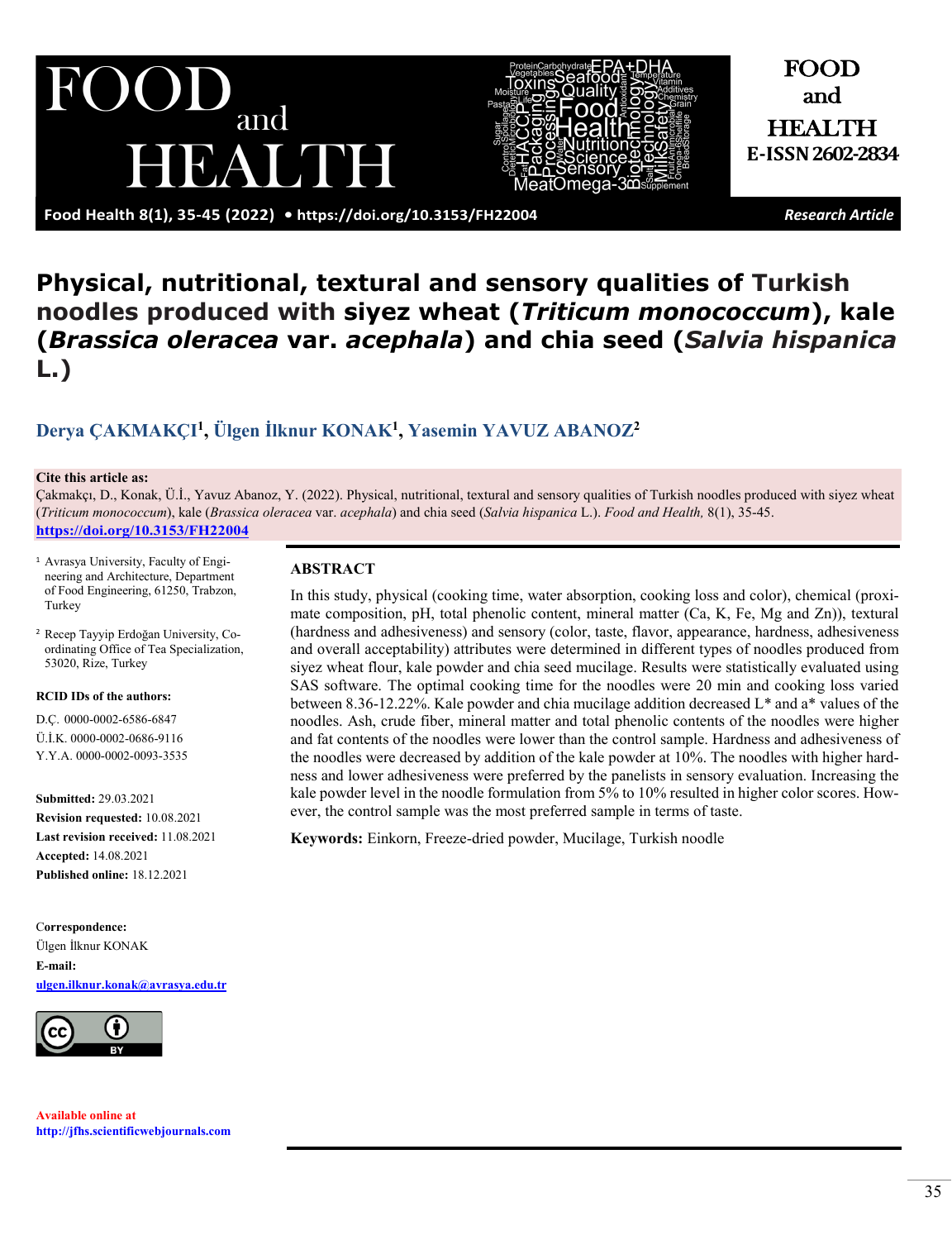#### **Introduction**

Noodles have been produced in various contents and shapes and consumed widely in many Asian countries since ancient times. As become an internationally accepted food, worldwide consumption of noodle has been gradually increasing. Taste, nutritional content, easy and safe consumption, long shelf life and affordable prices of noodles have increased their popularity (Gulia *et al.*, 2014). Noodles have been also produced and consumed widely in Anatolia. Although industrial-based production of Turkish noodles (erişte) has been made in Turkey, they are made in rural areas and consumed locally. Noodles are usually prepared with three main ingredients; flour, water and salt. Noodle production steps are mixing, resting, dough rolling, thinning, cutting and drying, respectively (Bilgiçli, 2009; Levent, 2019). Noodle quality varies depending on the characteristics of the raw materials used in production. Important quality features used in the evaluation of noodle quality are color, flavor, texture and cooking quality. The structure of the cooked noodles should remain firm and not lose too much solid matter in cooking water. Additionally, they should not become sticky when standing after cooking (Khouryieh *et al.*, 2006). Wheat flour used as a raw material in noodle production is generally rich in starch; but the dietary fiber content of the flour is usually low. Thus, addition of fiber rich ingredients, especially fruit and vegetables, into baked products will improve their nutritional properties and also have positive effects on human health (Wani *et al.*, 2013). As a cold climate plant, kale is resistant to drought and has a wide production area in the world. It is the most typical winter vegetable grown and consumed in Turkey, especially in the Eastern Black Sea Region. Kale production of Turkey was 56 thousand tonnes in 2020 (TUIK, 2021). This vegetable is a very important source of phenolic compounds. It is beneficial for eyes, skin and respiratory system thanks to its β-carotene, provitamin A, lutein and zeaxanthin compounds. It is a good source of calcium (35-300 mg/100 g), magnesium (20-123 mg/100 g), iron (0.7-1.5 mg/100 g), copper (2-116 μg/100 g) and potassium (188-873 mg/100 g). In addition, it contains  $2-5\%$  protein, 0.5-4% fiber, 0.4-1.3% lipid, 1-10% carbohydrate and 1.55-2.18% ash depending on the environmental and growing factors (Acikgoz and Deveci, 2011; Pathirana *et al.,* 2017; Šamec *et al.*, 2019).

Chia is a seed originated from Mexico and Northern Guatemala. Chia seed contains 20-22% protein, 30-35% fat, 25- 41% carbohydrate, 18-30% crude fiber (mainly cellulose, pentosans and lignin) and 4-6% ash. Chia seed is balanced in terms of essential amino acid composition and rich in polyunsaturated fatty acids mainly omega-3 (17.8-20.4%) and omega-6 (5.2-5.7%). Additionally, it is a good source in

terms of total dietary fiber (35%) that contains high amount of insoluble dietary fiber (Muñoz *et al.*, 2013; Zettel and Hitzmann, 2018; Grancieri *et al.*, 2019). Besides its nutritional content, chia seed also has important technological functions in food industry. The seed can form a gel structure called mucilage that surrounds the seed coat when the seed is immersed in an aqueous medium. This structure is composed mainly of soluble fiber and used as fat replacer, stabilizer and thickener agent in food products (Zettel *et al.*, 2015; Chavan *et al.*, 2017; Fernandes and Salas-Mellado, 2017; Menga *et al.*, 2017). Einkorn (Siyez) is the oldest known diploid type of wheat which was first cultivated in Karacadağ region of Turkey approximately 10,000 years ago. Nowadays, it has been grown in Turkey, Balkan countries, Germany, Switzerland, France, Spain and Italy (Brandolini and Hidalgo, 2011). Einkorn has higher content of ash (2.1-2.8%) and significant advantages in terms of both protein (15-23%) and mineral content, especially manganese (34.4-68.2 mg/kg), zinc (42.7- 71.1 mg/kg), iron (37.2-62.6 mg/kg), copper (4.9-8.3 mg/kg) and selenium (99-279 μg/kg), compared to other types of wheat. In addition, it contains more yellow pigments such as lutein and carotenoid than the other types of wheat. However, dietary fiber content (8.7%) is lower than the other cultivated wheats (12.5%) (Løje *et al.*, 2003; Brandolini and Hidalgo, 2011; Zaharieva and Monneveux, 2018). It has been reported that einkorn was used in noodle (Levent, 2019), bread (Brandolini and Hidalgo, 2011), pasta (Brandolini *et al.*, 2018) and cookie (Nakov *et al.*, 2018) production.

The object of this study was to promote consumption of einkorn wheat (siyez) and regional vegetable (kale) as an ingredient in Turkish noodle (erişte) and to improve the health benefits of noodles for consumers in terms of high fiber and mineral content. Further, using chia mucilage as an egg replacer in the noodle production was also aimed.

#### **Materials and Methods**

#### *Materials*

All chemicals were of high purity grade and supplied by Sigma-Aldrich (Steinheim, Germany). Siyez wheat flour, kale leaves, table salt and chia seeds were purchased from the local market in Trabzon, Turkey. Chia mucilage was extracted according to Coorey *et al.* (2014) with some modifications. Chia seeds were ground by a spice grinder and sieved through a 0.6 mm sieve. Then, 5 g of ground chia seeds were placed in a 1 L beaker and distilled water was added in 1:20 proportion (w:v). The seed-water mixture was stirred with a magnetic stirrer at 1000 rpm for 4 h. The extraction was performed at room temperature (26 $\pm$ 1 °C). After extraction, the mixture was centrifuged at 4500 rpm for 50 min at  $26\pm1$  °C.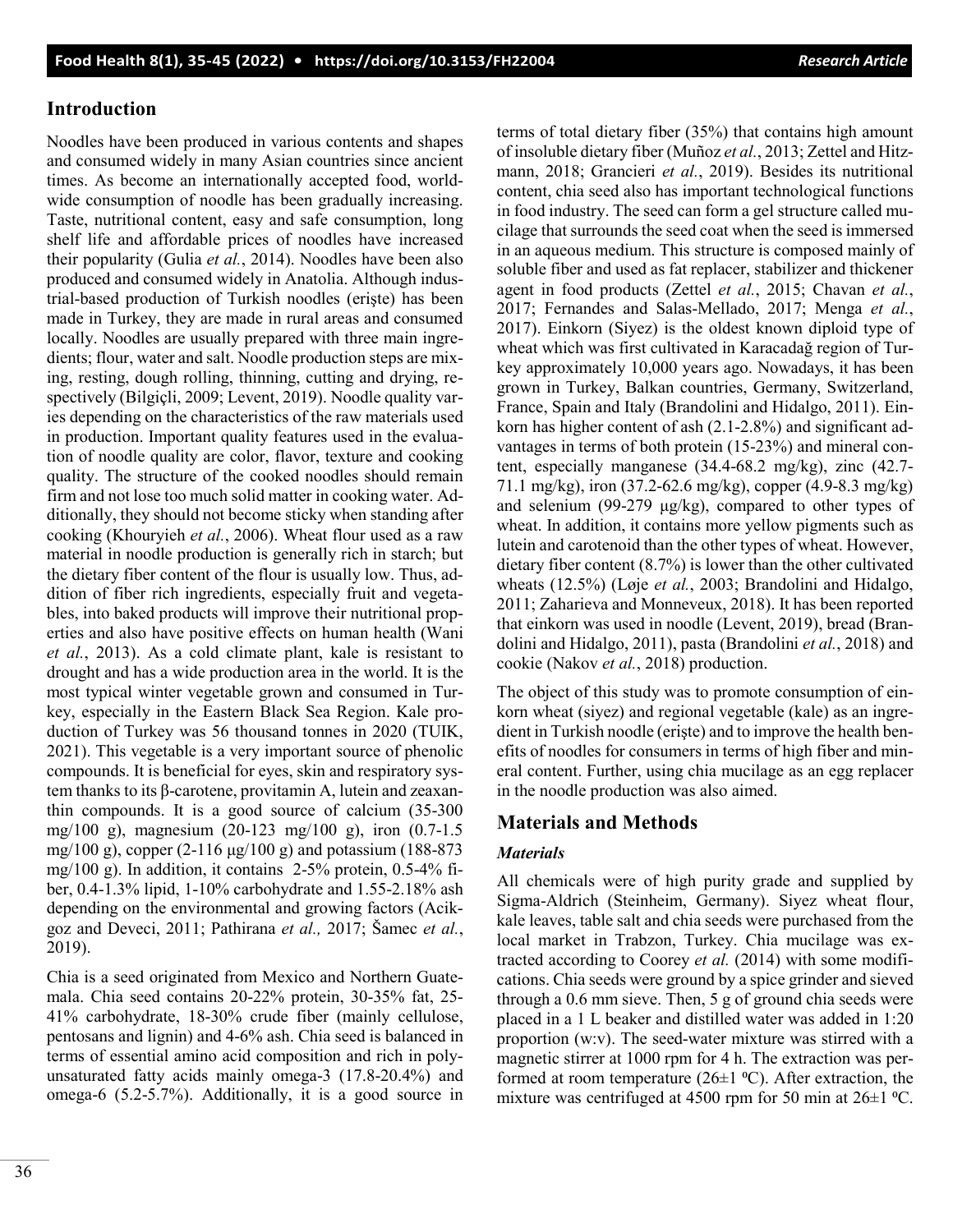Chia seed and mucilage mixture (chia mucilage) was obtained by removing the water accumulated in the upper layer. Freeze-drying was carried out in a freeze dryer (Labconco FreeZone, USA) at Central Research Laboratory of Recep Tayyip Erdoğan University. Kale leaves were homogenized and frozen at -20 °C for 24 hours and then placed on the trays of the freeze dryer. The homogenized leaves were dried to a water content of below 10% (9.47±0.06%). The freeze-dried  $(-80 \degree C, 3x10^{-3}$  torr) leaves were ground by a spice grinder and sieved through a 0.6 mm sieve.

#### *Preparation of Noodles*

Noodles production was carried out according to a previous study applied by Bilgiçli *et al.* (2009) with some modifications. Noodles were prepared with the formulations given in Table 1. Siyez wheat flour (100 g) and salt (1 g) were kept at constant level for each treatment. The raw materials were mixed by using a mixer (Prochef Xl, Schafer, Germany) for 5 min at medium speed and then rested for 15 min. After resting, the dough was passed through a noodle machine (Atlas 150, Marcato, Italy) with the roller gap reduced gradually to get dough sheets 2 mm in thickness and 6 mm in width. Then, the dough sheet was cut into 4 cm in length. The cut product was dried for 17 hours at 40  $^{\circ}$ C. After drying, the noodles were cooled to room temperature ( $26\pm1$  °C) in desiccator and analyzed for further analysis. Control sample was produced by the same preparation procedure with 100 g of siyez wheat flour, 20 g of whole liquid egg, 1 g of salt and 40 mL of water.

#### *Cooking Properties*

The cooking properties (cooking time, water absorption and cooking loss) were determined according to AACC method 66-50 (Anonymous, 2000). For the cooking time, approximately 25 g of noodles were cooked in 250 mL of boiling distilled water in a 400 mL beaker and the cooking times were determined by crushing cooked noodles between a pair of glass plates until the opaque core in the noodle strand disappeared during cooking (every 1 min). For the cooking loss, 25 g of noodles was weighted into 250 mL of boiling distilled water in a 400 mL beaker and cooked for 20 min. Cooking water was collected in a 500 mL graduated cylinder and made to volume 350 mL with distilled water. A liquid of 50 mL was dried in a conventional oven at 105 °C until constant weight was obtained. The residue was weighted and the cooking loss was calculated as a percentage of the starting material. For the water absorption, the cooked samples were drained for 5 min until no dripping was observed and then the weights were recorded. The water absorption was expressed as the weight ratio of the cooked noodles to the uncooked noodles.

#### *Color Measurement*

The color of uncooked and cooked noodles were measured with a chroma meter (Konica Minolta CR400, Japan) using CIE L\* (lightness), a\* (redness-greenness), b\* (yellownessblueness) color measurement system. A standard white plate was used for calibration. After calibration, two noodle strands were stacked together and three readings were taken on each side of the both uncooked and cooked noodles (Niu *et al.*, 2014).

#### *Chemical Analysis*

The proximate composition of dried noodles was determined according to the ICC methods. Moisture and ash content were determined after drying in a conventional oven at 100 °C (ICC, 1976) and combustion in a muffle furnace at 550  $°C$ , respectively (ICC, 1990) until constant weight was obtained. Protein and fat content were determined by Kjeldahl method (ICC, 1994) and Soxhlet method (ICC, 1984), respectively. Crude fiber content was determined by gravimetric method (ICC, 1972).

|                           | Sample code Kale powder (g) | Chia mucilage (g) | Water (mL) |
|---------------------------|-----------------------------|-------------------|------------|
| KL1                       |                             |                   |            |
| $\mathbf{K}$ $\mathbf{L}$ |                             |                   | 4U         |
|                           |                             |                   |            |

**Table 1.** Formulation of noodles with kale powder, chia mucilage and water

| KLZ.            | ΖU | 4U |
|-----------------|----|----|
| KL3             | 30 | 20 |
| KL <sub>4</sub> | 30 | 30 |
| KL5             | 20 | 30 |
| KL <sub>6</sub> | 20 |    |
| KL7             | 30 | 20 |
| KL <sub>8</sub> |    |    |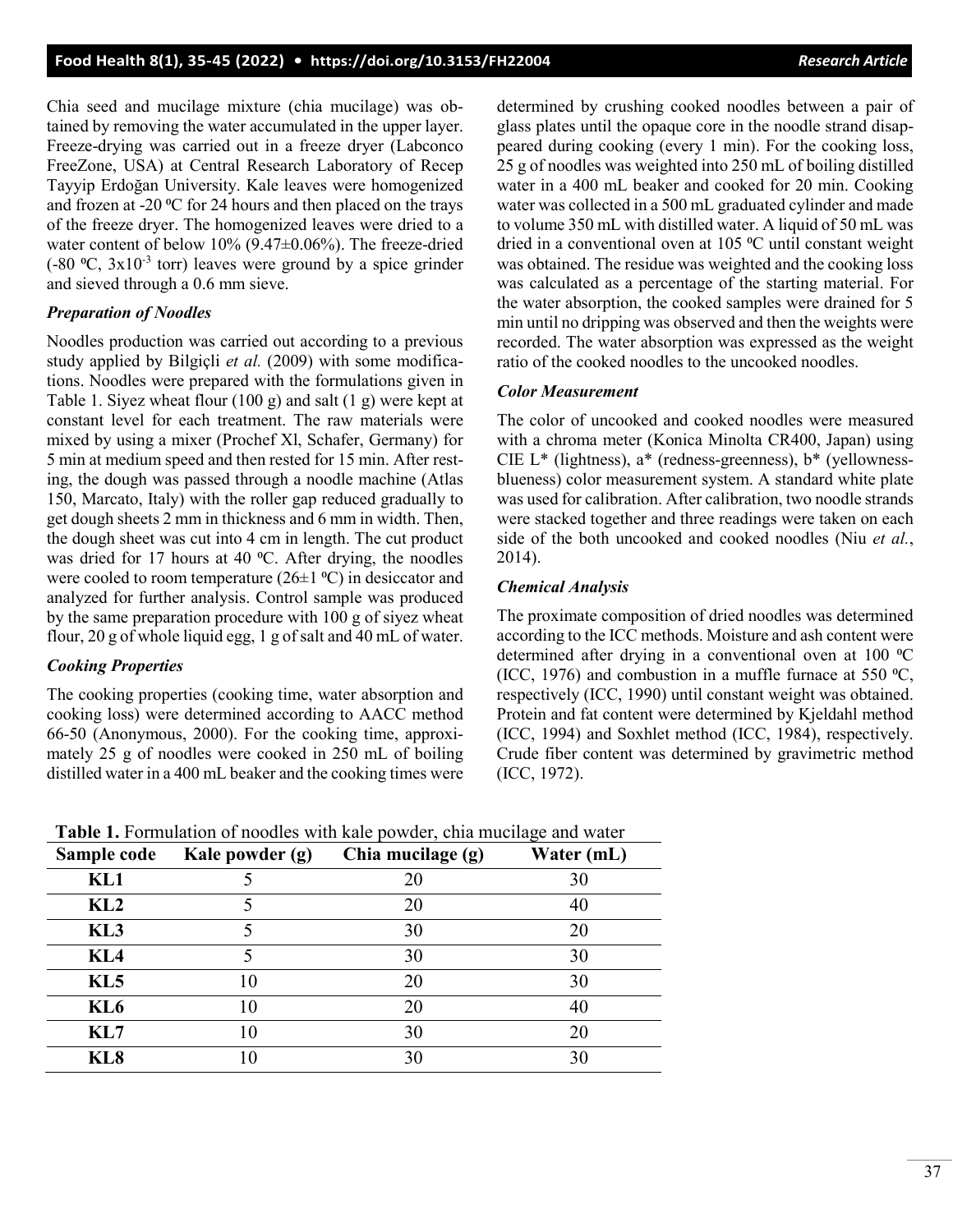#### *pH*

After uncooked noodles were ground to a size that can pass through a sieve with a hole size of 1 mm, 10 g of sample was mixed with 100 mL distilled water and stirred using a magnetic stirrer. The pH value of the filtrate that filtered through a coarse filter paper was measured by a pH meter (Jenco 6173, USA) (Ho and Dahri, 2016).

#### *Total Phenolic Content*

Total phenolic content was determined according to the method applied by Menga *et al.* (2017). After grinding, 1 g of sample was extracted with 8 ml of a mixture contained methanol/distilled water/HCl (80:19:1 v/v/v) for 30 min with orbital shaker (GFL 3005, Germany). After that, the extract was centrifuged at 4000 rpm for 15 min. Then, 200 μL of the extract was added to the tubes containing 1.5 mL of 10-fold diluted Folin-Ciocalteu reagent. The tubes were mixed and kept for 5 min. Later, 1.5 mL of sodium carbonate solution (6%) was added to the mixture and the mixture was kept at room temperature (26 $\pm$ 1 °C) for 90 min. After incubation, the absorbance of the mixture was measured at 725 nm. The results were expressed as mg gallic acid/g dry matter.

#### *Mineral Content*

Finely ground noodle samples (0.5 g) were digested with a mixture of  $HNO<sub>3</sub>(4 mL, 65%)$ ,  $H<sub>2</sub>O<sub>2</sub>(1 mL, 30%)$  and deionized water (3 mL) in a microwave digestion system (Speedwave, Berghof, Germany). The mixture was mineralized at 170  $\degree$ C during 30 min. After digestion, the samples were cooled to room temperature (26 $\pm$ 1 °C) and diluted up to 25 mL with deionized water (Nascimento *et al.*, 2014). The elements including Ca, K, Fe, Mg and Zn were determined using ICP-OES (Optima 7000 DV, Pelkin Elmer, USA) at Central Research Laboratory of Recep Tayyip Erdoğan University. Measurements were performed at the following emission lines (nm): Ca (317.933), K (766.490), Fe (238.204), Mg (285.213) and Zn (206.200).

#### *Textural Properties*

The textural parameters (hardness and adhesiveness) of the cooked noodles were determined by using a texture analyzer (TA-XTPlus, UK) with 50 kg load cell at Central Research Laboratory of Ordu University. The method was applied according to Application Study NOO2/P35 with some modifications (SMS, 2000). The noodles (25 g) were cooked for the optimal cooking time and evaluated within 5 min after cooking. Superficial water layer on the noodle strands was soaked with filter paper. Two strands of cooked noodles were put on top of each other and were compressed by a cylindrical probe (3.6 cm dia) until to get 50% in strain. Pre-test speed, test speed and post-test speed were set as 1 mm/s and trigger force was set as 5 g.

#### *Sensory Evaluation*

Thirty semi-trained panelists from the Department of Food Engineering at Avrasya University participated in sensory analysis. The sensory evaluation of the cooked noodles was performed using five-point hedonic scale (1: very bad and 5: very good). Cooked noodles were evaluated for color, taste, flavor, appearance, hardness and adhesiveness. The samples were served on white plates and coded with different threedigit random numbers. Drinking water was served to panelists for rinsing during evaluation.

#### *Statistical Analysis*

All data obtained in this study were analyzed with SAS statistical software (SAS Institute Inc., Cary, NC, USA) using analysis of variance (ANOVA). Significance was defined at P< 0.05 by using Duncan's multiple range tests.

## **Results and Discussion**

In this study, the optimum cooking times of the KL samples were not significantly affected by the evaluated treatments and were within the range of the control sample. The dry matter content of the uncooked control sample was the lowest (92.60%), whereas the dry matter content of the KL samples produced with the addition of 5% (KL1, 2, 3, 4) and 10% (KL5, 6, 7, 8) kale powder were between 93.47-93.80% and 94.33-94.64%, respectively (Table 2). Table 2 shows water absorption and cooking loss of the noodles. Generally, the quality of noodle can be evaluated by cooking parameters in terms of low cooking loss and high water absorption and by textural parameters in terms of high hardness and low adhesiveness (Piwińska *et al.*, 2016). As mentioned before, cooking losses indicated the amount of dry matter passed into the cooking water. Cooking loss values of the KL samples were between 9.41-12.22%, whereas the value of the control sample was 8.36%. There was no significant difference in terms of cooking loss values among themselves of KL1-2-3-4-5 or among themselves of KL6-7-8. Foshia *et al.* (2015) and Bouasla and Wójtowicz (2019) were explained that the starch-gluten network could be weakened because of higher fiber content; therefore the release of dry matter into the cooking water was increased. On the other hand, at constant chia mucilage level, it was observed that the water absorption was higher in the KL samples which had higher water level in the noodle formulation prepared with either 5% or 10% kale powder. Additionally, increasing chia mucilage amount from 20 g to 30 g resulted in higher water absorption at constant water level in the noodle formulation. When the inter-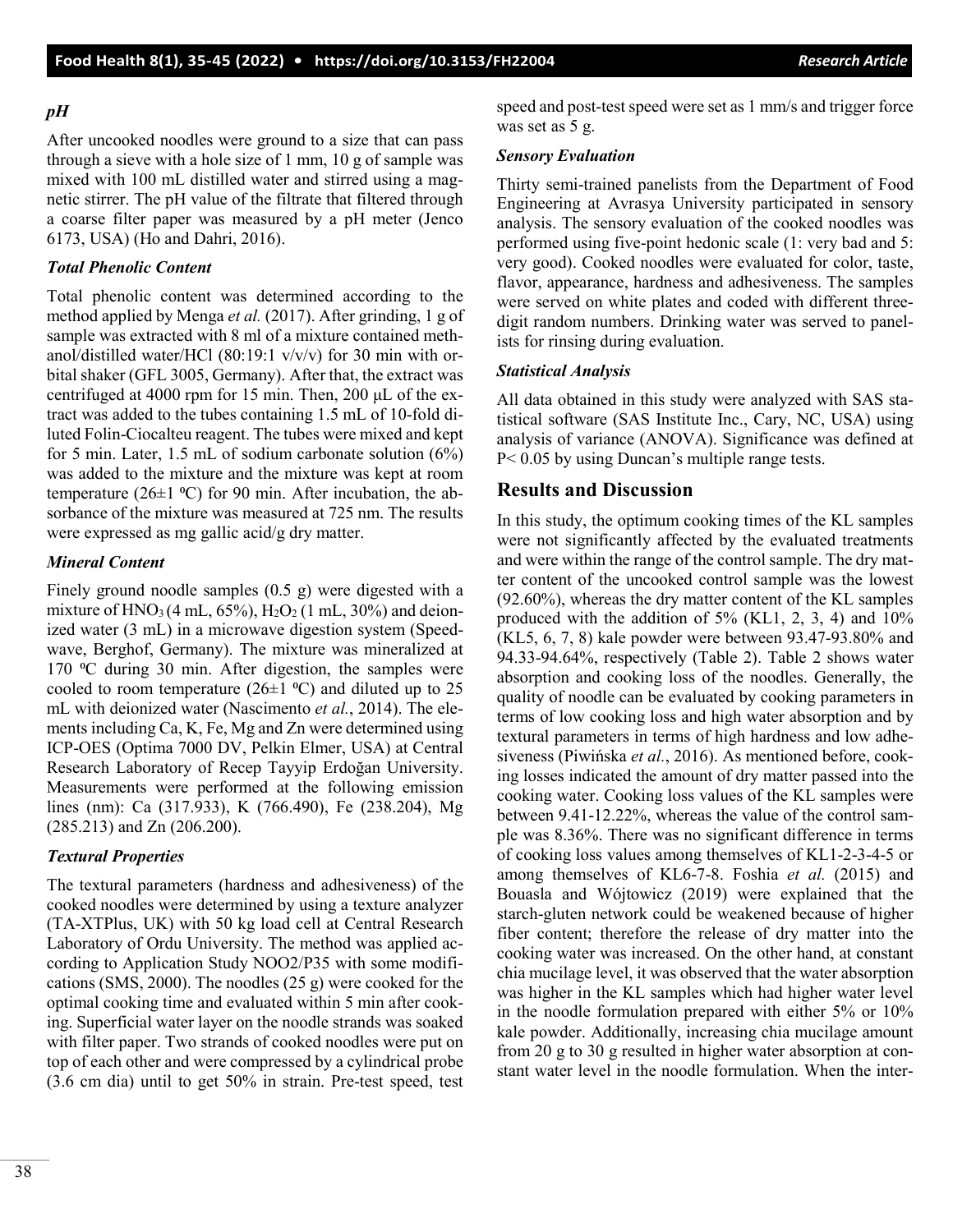action between chia mucilage and water amount was evaluated, the formulations with 20 g of chia mucilage and 40 mL of water (KL2 and KL6) showed the highest water absorption. Moreover, a slight increase in water absorption was observed by adding kale powder into the noodle formulation. For instance, the mean values in the water absorption of the KL samples produced with the addition of 5% (KL1, 2, 3, 4) and 10% (KL5, 6, 7, 8) kale powder were 155.91% and 157.41%, respectively (Table 2). Due to higher fiber content, the KL samples gained the ability of higher water absorption than the control sample. Similar results were reported by Foshia *et al.* (2015) and Bouasla and Wójtowicz (2019).

The results of the textural characteristics of cooked noodles are presented in Table 2. The hardness and adhesiveness were influenced significantly ( $P<0.05$ ) by the level of kale powder and water in the noodle formulation. Formation of gluten matrix plays a major role in texture development of pasta and also noodle products. Further, water is another important factor for defining the stability and quality of these products through interaction of water with other molecules existed in the structure (Carini *et al.*, 2012). It was observed that increasing the level of kale powder in the noodle formulation resulted in decreased hardness and adhesiveness values of the noodles, whereas increasing the level of chia mucilage had no significant effect on the textural parameters. It could be associated with fiber content of the kale that caused weaker gluten network. Also, increasing the level of water in the noodle formulation decreased the hardness and increased the adhesiveness of the cooked noodles. As reported similarly by Park and Baik (2002), hardness was significantly affected by water absorption parameter and a reduction in water absorption was resulted in harder noodles.

It was observed that pH of the control sample  $(6.31\pm0.02)$ was the highest and that of the KL samples was decreased depending on increased level of kale powder. The noodles made with 5% kale powder exhibited significantly  $(P<0.05)$ higher pH  $(5.88\pm0.02)$  than those made with 10%  $(5.67\pm0.02)$ . There was no significant difference in terms of pH values among themselves of KL1-2-3-4 and among themselves of KL5-6-7-8 (Table 2). However, increasing amount of chia mucilage in the noodle formulation from 20 g to 30 g did not have a significant effect on pH value of the KL samples. The color values of the samples before and after cooking are presented in Table 3 and Table 4, respectively. The results indicate that addition of kale powder and chia mucilage had a significant effect ( $P<0.05$ ) on the color values of the KL samples. It was determined that addition of the kale powder into the noodle formulation decreased L\* and a\* values of both uncooked and cooked samples significantly  $(P<0.05)$  in comparison with control sample. That means the KL samples were darker and greener because of natural pigment color of the kale powder. Additionally, increasing the amount of chia mucilage from 20 g to 30 g resulted in also decreased L\* and a\* values. After cooking, L\* value of the control sample was increased, however there was no significant difference in terms of a\* and b\* values. On the other side, all cooked KL samples had increased L\* values and also a\* values as a consequence of passing the natural coloring compounds into the cooking water. The results obtained from the present study were similar with the studies regarding the noodles made by green tea powder and spinach puree reported by Li *et al.* (2012) and Shere *et al.* (2018), respectively.

|               |                               |                  | <b>rapit 2.</b> Cooking properties and textural parameters of hoodies |                               |                                 |                                     |                                    |
|---------------|-------------------------------|------------------|-----------------------------------------------------------------------|-------------------------------|---------------------------------|-------------------------------------|------------------------------------|
| <b>Sample</b> | pН                            | Cooking          | Dry matter*                                                           | <b>Cooking loss</b>           | Water                           | <b>Hardness</b>                     | <b>Adhesiveness</b>                |
|               |                               | times (min)      | $(\%)$                                                                | $(\%)$                        | absorption $(\% )$              | (g)                                 | $(g.\sec)$                         |
| Control       | $6.31 \pm 0.04$ <sup>a</sup>  | $20.50 \pm 0.71$ | 92.60 $\pm$ 0.30 <sup>d</sup>                                         | $8.36 \pm 0.12$ <sup>c</sup>  | $152.73 \pm 3.22$ <sup>ab</sup> | 3969.64 $\pm$ 148.51 <sup>abc</sup> | $-62.47 \pm 4.46^{\mathrm{a}}$     |
| KL1           | $5.90 \pm 0.08$ <sup>b</sup>  | $20.50 \pm 0.71$ | 93.47 $\pm$ 0.27 $\rm{^{\circ}}$                                      | $9.52 \pm 0.13^b$             | $150.32 \pm 0.58$ <sup>b</sup>  | $4267.24 \pm 289.55$ <sup>ab</sup>  | $-111.72 \pm 5.40$ bcd             |
| KL2           | $5.90 \pm 0.08$ <sup>b</sup>  | $20.50 \pm 0.71$ | 93.54 $\pm$ 0.04 $\rm{c}$                                             | 9.42 $\pm$ 0.03 <sup>b</sup>  | $162.47 \pm 0.90^{\mathrm{a}}$  | $4071.88 \pm 231.95$ <sup>abc</sup> | $-147.63 \pm 11.10$ <sup>e</sup>   |
| KL3           | $5.86 \pm 0.09$ <sup>bc</sup> | $20.50 \pm 0.71$ | 93.62 $\pm$ 0.24 $\rm{^{\circ}}$                                      | $9.41 \pm 0.19^b$             | $153.62 \pm 1.15^{ab}$          | $4337.94 \pm 110.30^{\circ}$        | $-120.19 \pm 7.32$ <sup>cde</sup>  |
| KL4           | $5.88 \pm 0.01^b$             | $20.50 \pm 0.71$ | 93.80 $\pm$ 0.28 <sup>bc</sup>                                        | 9.96 $\pm$ 0.03 <sup>b</sup>  | $157.24 \pm 0.23$ <sup>ab</sup> | $4256.29 \pm 49.97$ <sup>ab</sup>   | $-125.04\pm4.74$ <sup>de</sup>     |
| KL5           | $5.70 \pm 0.01$ <sup>bc</sup> | $20.00 \pm 0.00$ | 94.52 $\pm$ 0.19 <sup>a</sup>                                         | $10.26 \pm 0.54^{\circ}$      | $154.19 \pm 1.94$ <sup>ab</sup> | 3536.76±49.29°                      | $-80.67 \pm 10.18$ <sup>ab</sup>   |
| KL6           | $5.67 \pm 0.02$ <sup>c</sup>  | $20.00 \pm 0.00$ | $94.64 \pm 0.06^{\mathrm{a}}$                                         | $11.38 \pm 0.55^{\text{a}}$   | $161.58\pm4.14^{\mathrm{a}}$    | 3486.50±72.29°                      | $-103.10 \pm 21.25$ <sup>bcd</sup> |
| KL7           | $5.67 \pm 0.02$ <sup>c</sup>  | $20.00 \pm 0.00$ | $94.57 \pm 0.05^{\text{a}}$                                           | $11.55 \pm 0.53$ <sup>a</sup> | $153.94 \pm 0.46$ <sup>ab</sup> | $3738.51 \pm 128.24$ <sup>bc</sup>  | $-62.77 \pm 3.40^{\mathrm{a}}$     |
| KL8           | $5.67 \pm 0.02$ <sup>c</sup>  | $20.00 \pm 0.00$ | 94.33 $\pm$ 0.01 <sup>ab</sup>                                        | $12.22 \pm 0.16^a$            | $159.94 \pm 1.15^{ab}$          | 3444.68±111.06°                     | $-87.04 \pm 5.66$ <sup>abc</sup>   |
|               |                               |                  |                                                                       |                               |                                 |                                     |                                    |

**Table 2.** Cooking properties and textural parameters of noodles

Mean±standard deviation. Different letters in the same column presented significant differences P<0.05.

\*Dry matter values of uncooked samples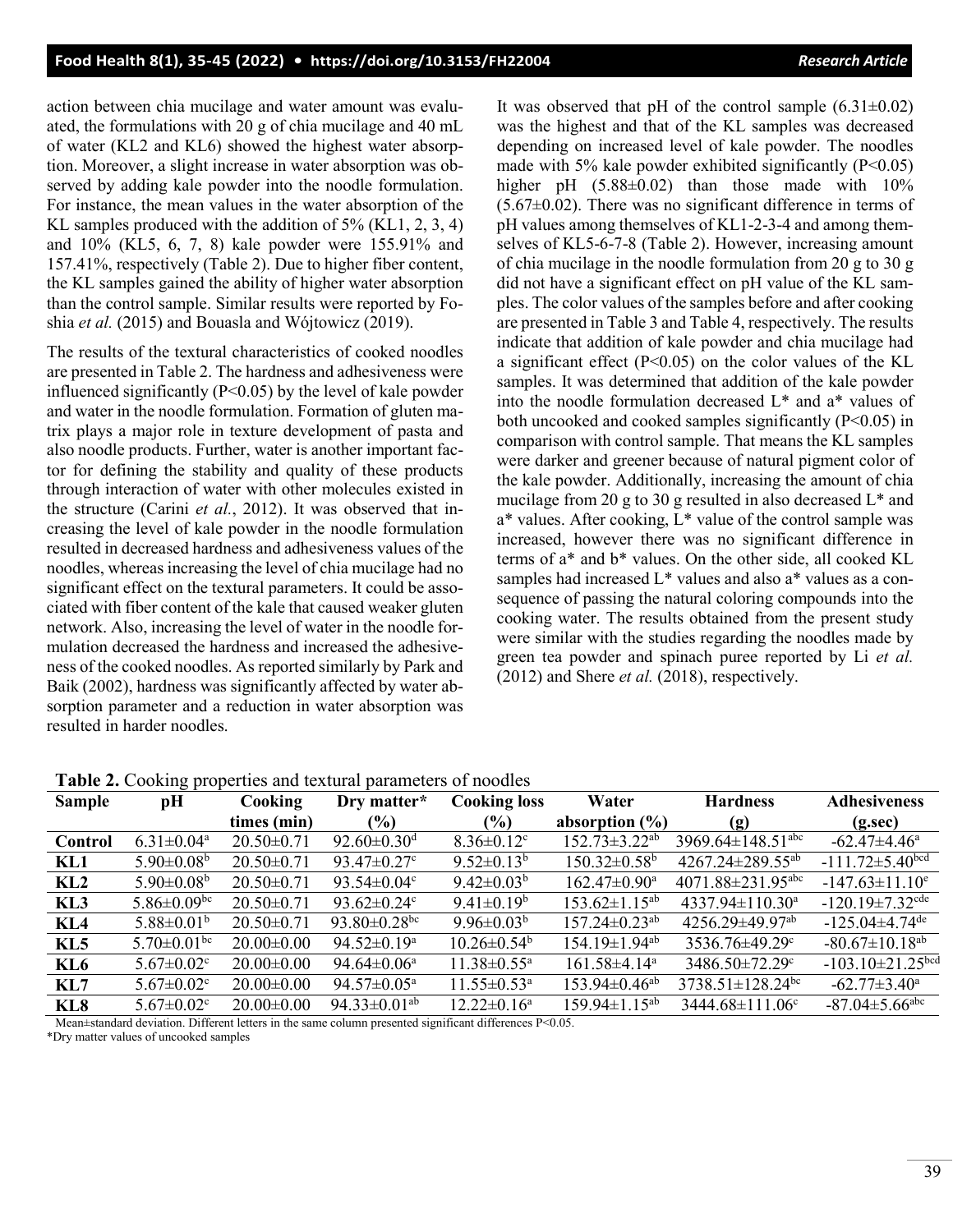| <b>Sample</b>   | $\mathbf{L}^*$                 | $a^*$                         | $h^*$                          |
|-----------------|--------------------------------|-------------------------------|--------------------------------|
| Control         | $44.88 \pm 0.52$ <sup>a</sup>  | $4.56 \pm 0.19^{\circ}$       | $14.34 \pm 0.51$ <sup>ab</sup> |
| KL1             | $40.79 \pm 0.47$ <sup>b</sup>  | $-0.75 \pm 0.04$ <sup>e</sup> | $14.55 \pm 0.29$ <sup>ab</sup> |
| KL2             | $37.31 \pm 0.05^e$             | $0.53 \pm 0.04^b$             | $13.97 \pm 0.13^b$             |
| KL3             | 38.94 $\pm$ 0.03 <sup>cd</sup> | $-0.42 \pm 0.02$ <sup>d</sup> | $13.19 \pm 0.01$ <sup>c</sup>  |
| KL <sub>4</sub> | $38.32 \pm 0.02$ <sup>d</sup>  | $0.20 \pm 0.02$ <sup>c</sup>  | $14.13 \pm 0.05$ <sup>ab</sup> |
| KL <sub>5</sub> | 41.04 $\pm$ 0.08 <sup>b</sup>  | $-2.70 \pm 0.03^{\rm h}$      | $14.79 \pm 0.01$ <sup>a</sup>  |
| KL <sub>6</sub> | $37.36 \pm 0.06$ <sup>e</sup>  | $-2.01 \pm 0.01$ <sup>g</sup> | $14.10 \pm 0.02$ <sup>ab</sup> |
| KL7             | $39.74 \pm 0.42$ °             | $-1.97 \pm 0.04$ <sup>g</sup> | $14.19 \pm 0.25$ <sup>ab</sup> |
| KL <sub>8</sub> | $33.75 \pm 0.29$ <sup>f</sup>  | $-1.53 \pm 0.02$ <sup>f</sup> | $12.01 \pm 0.24$ <sup>d</sup>  |

**Table 3.** Color parameters of uncooked noodles

Mean±standard deviation. Different letters in the same column presented significant differences P<0.05.

**Table 4.** Color parameters of cooked noodles

| <b>Sample</b>   | $\mathbf{L}^*$                   | $a^*$                          | $h^*$                           |
|-----------------|----------------------------------|--------------------------------|---------------------------------|
| Control         | $50.32 \pm 0.52^{\text{a}}$      | $4.39 \pm 0.19^{\mathrm{a}}$   | $14.28 \pm 0.51$ <sup>ab</sup>  |
| KL1             | 42.27 $\pm$ 0.54 $\rm{^{\circ}}$ | $-0.61 \pm 0.03$ <sup>cd</sup> | $13.94 \pm 0.34$ <sup>abc</sup> |
| KL2             | $44.24 \pm 0.39^b$               | $-0.75 \pm 0.04$ <sup>d</sup>  | $14.85 \pm 0.41$ <sup>a</sup>   |
| KL3             | $41.73 \pm 0.23$ °               | $-0.28 \pm 0.01$ <sup>b</sup>  | $13.41 \pm 0.11$ <sup>bc</sup>  |
| KL <sub>4</sub> | $40.44 \pm 0.11$ <sup>d</sup>    | $-0.40 \pm 0.01$ bc            | $13.05 \pm 0.03$ <sup>c</sup>   |
| KL <sub>5</sub> | $38.54 \pm 0.31$ <sup>e</sup>    | $-1.07 \pm 0.03$ <sup>f</sup>  | $14.01 \pm 0.28$ <sup>abc</sup> |
| KL <sub>6</sub> | 39.13 $\pm$ 0.34 $\text{e}$      | $-1.09 \pm 0.04$ <sup>f</sup>  | $14.74 \pm 0.25$ <sup>a</sup>   |
| KL7             | $39.28 \pm 0.42$ <sup>e</sup>    | $-1.04 \pm 0.11$ <sup>ef</sup> | $13.46 \pm 0.29$ bc             |
| KL8             | $36.40 \pm 0.11$ <sup>f</sup>    | $-0.79 \pm 0.09$ <sup>de</sup> | $13.20 \pm 0.08$ <sup>c</sup>   |
|                 |                                  |                                |                                 |

Mean±standard deviation. Different letters in the same column presented significant differences P<0.05.

Color is one of the most essential quality attributes that directly has an impact on perception of consumers. Therefore, colored products that produced by using natural compounds have gained much attention day by day (Vimercati *et al.*, 2020). Results in Table 5 indicated that greener color occurred within the noodles by the increased level of kale powder influenced the color scores of the panelists positively. There was no significant difference among the samples in terms of appearance. The flavor scores were also affected positively by adding kale powder, whereas the control sample was the most preferred sample in terms of taste. Texture was an important criterion that affected the final acceptance of the consumers. In general, the samples with higher hardness and lower adhesiveness according to textural analysis received higher scores in sensory analysis in terms of hardness and adhesiveness attributes. After the overall sensory appreciation score of the control sample, KL1 and KL5 samples received the highest scores among all samples.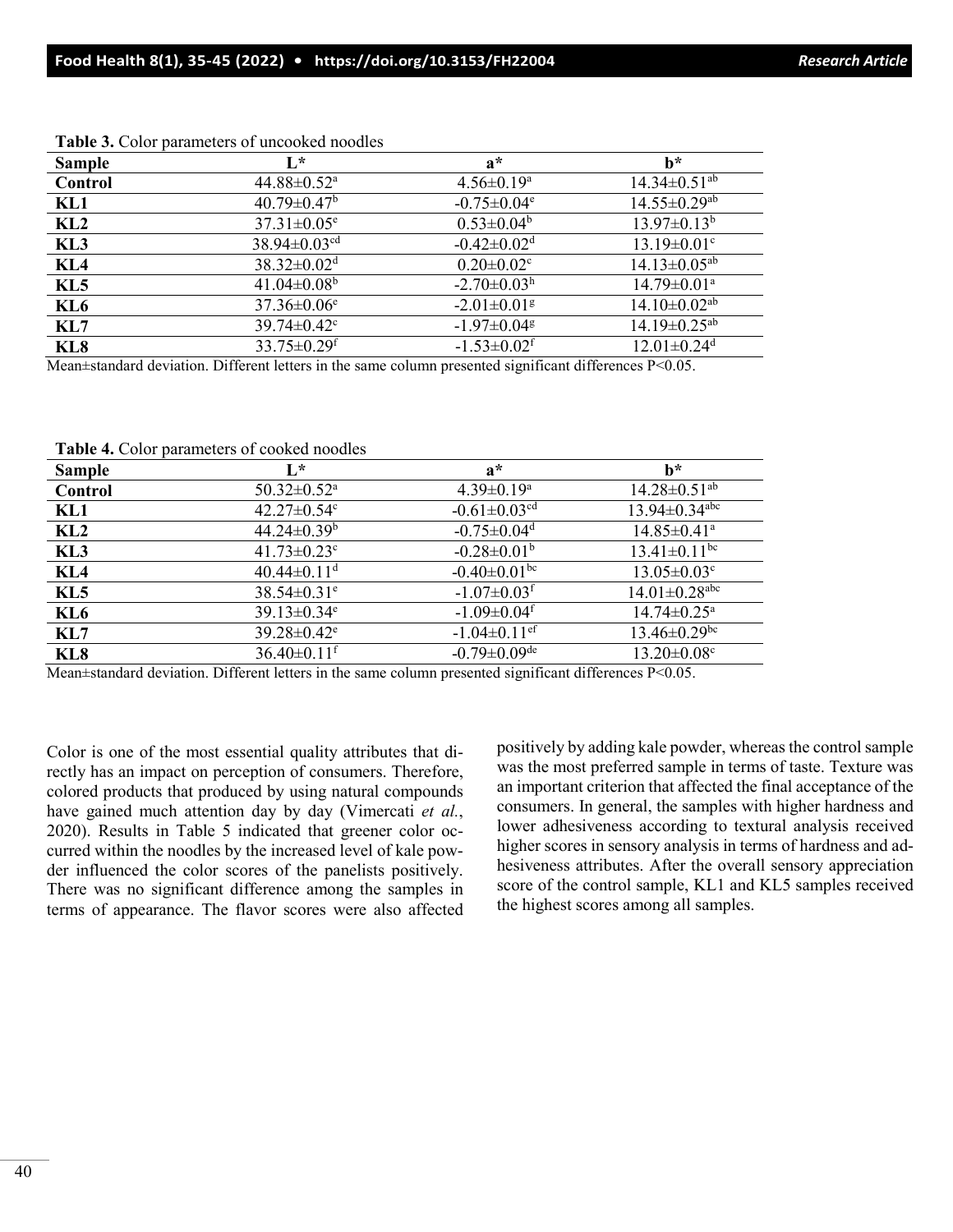| <b>Sample</b>   | <b>Color</b>                   | <b>Taste</b>                  | <b>Flavor</b>                 | Appearance                    | <b>Hardness</b>               | Adhesiveness                  | <b>Overall acceptability</b>  |
|-----------------|--------------------------------|-------------------------------|-------------------------------|-------------------------------|-------------------------------|-------------------------------|-------------------------------|
| Control         | $3.40 \pm 0.41$ <sup>a</sup>   | $3.70 \pm 0.36$ <sup>a</sup>  | $2.50 \pm 0.39^b$             | $3.50 \pm 0.39$ <sup>a</sup>  | $3.10\pm0.38^{ab}$            | $3.05 \pm 0.40$ <sup>ab</sup> | $3.75 \pm 0.29^{\mathrm{a}}$  |
| KL1             | $3.55 \pm 0.26$ <sup>a</sup>   | $2.95 \pm 0.26$ <sup>ab</sup> | $2.45 \pm 0.27$ <sup>b</sup>  | $3.30\pm0.29$ <sup>ab</sup>   | $3.40 \pm 0.23$ <sup>ab</sup> | $3.00 \pm 0.28$ <sup>ab</sup> | $3.35 \pm 0.20$ <sup>ab</sup> |
| KL2             | $2.65 \pm 0.25$ <sup>abc</sup> | $2.60 \pm 0.26^b$             | $2.50 \pm 0.31^b$             | $2.70 \pm 0.25$ <sup>ab</sup> | $2.65 \pm 0.27$ <sup>ab</sup> | $2.75 \pm 0.30$ <sup>ab</sup> | $2.70 \pm 0.26^b$             |
| KL3             | $2.25 \pm 0.25$ <sup>bc</sup>  | $3.00 \pm 0.35$ <sup>ab</sup> | $2.40 \pm 0.32^b$             | $2.45 \pm 0.31^b$             | $3.05 \pm 0.36$ <sup>ab</sup> | $2.75 \pm 0.30$ <sup>ab</sup> | $2.80 \pm 0.27$ <sup>b</sup>  |
| KL4             | $2.10 \pm 0.31$ <sup>c</sup>   | $2.95 \pm 0.32$ <sup>ab</sup> | $2.75 \pm 0.30$ <sup>ab</sup> | $2.45 \pm 0.29^b$             | $2.55 \pm 0.26^b$             | $2.50 \pm 0.27$ <sup>b</sup>  | $2.70 \pm 0.30^b$             |
| KL <sub>5</sub> | $3.40 \pm 0.31$ <sup>a</sup>   | $3.20 \pm 0.34$ <sup>ab</sup> | $3.75 \pm 0.27$ <sup>a</sup>  | $3.35 \pm 0.33$ <sup>ab</sup> | $3.60 \pm 0.29$ <sup>a</sup>  | $3.60 \pm 0.30^{\circ}$       | $3.45 \pm 0.32$ <sup>ab</sup> |
| KL6             | $3.10\pm0.34^{ab}$             | $2.75 \pm 0.34$ <sup>ab</sup> | $3.30 \pm 0.37$ <sup>ab</sup> | $3.25 \pm 0.32$ <sup>ab</sup> | $3.05 \pm 0.34$ <sup>ab</sup> | $3.35 \pm 0.33$ <sup>ab</sup> | $3.15 \pm 0.24$ <sup>ab</sup> |
| KL7             | $3.05 \pm 0.34$ <sup>abc</sup> | $2.90 \pm 0.33$ <sup>ab</sup> | $3.05 \pm 0.37$ <sup>ab</sup> | $3.00 \pm 0.35$ <sup>ab</sup> | $2.85 \pm 0.33$ <sup>ab</sup> | $2.90 \pm 0.32$ <sup>ab</sup> | $2.95 \pm 0.32$ <sup>ab</sup> |
| KL <sub>8</sub> | $3.55 \pm 0.31$ <sup>a</sup>   | $2.70 \pm 0.33$ <sup>ab</sup> | $3.05 \pm 0.34$ <sup>ab</sup> | $3.35 \pm 0.32$ <sup>ab</sup> | $2.95 \pm 0.33^{ab}$          | $3.00 \pm 0.29$ <sup>ab</sup> | $3.00 \pm 0.32$ <sup>ab</sup> |

**Table 5.** Sensory evaluation of cooked noodles

Mean±standard deviation. Different letters in the same column presented significant differences P<0.05.

**Table 6.** Chemical composition (dry basis) of uncooked noodles

|                                           | Control                        | KL1                            | KL <sub>5</sub>                |
|-------------------------------------------|--------------------------------|--------------------------------|--------------------------------|
| Ash $(g/100 g)$                           | $2.81 \pm 0.01$ <sup>c</sup>   | $3.33 \pm 0.01^b$              | $4.06 \pm 0.02^{\text{a}}$     |
| Crude fiber $(g/100 g)$                   | $2.08 \pm 0.02$ <sup>c</sup>   | $2.74 \pm 0.03^b$              | $3.05 \pm 0.02^a$              |
| Crude protein $(g/100 g)$                 | $14.97 \pm 0.09^{\mathrm{a}}$  | $14.14 \pm 0.10^b$             | $14.91 \pm 0.13^a$             |
| Crude fat $(g/100 g)$                     | $6.17 \pm 0.06^{\mathrm{a}}$   | $4.45 \pm 0.05$ <sup>c</sup>   | $4.88 \pm 0.04^b$              |
| Ca $(mg/100 g)$                           | $50.00 \pm 0.26$ <sup>c</sup>  | $249.52 \pm 1.54^b$            | 438.97±6.24 <sup>a</sup>       |
| $K$ (mg/100 g)                            | $367.5 \pm 5.05$ <sup>c</sup>  | 564.37 $\pm$ 2.02 <sup>b</sup> | $672.37 \pm 7.15^{\mathrm{a}}$ |
| $Mg$ (mg/100 g)                           | $111.42 \pm 2.31$ <sup>c</sup> | $161.67 \pm 1.73$ <sup>b</sup> | $177.63 \pm 3.24$ <sup>a</sup> |
| Fe $(mg/100 g)$                           | $4.00 \pm 0.02^b$              | $6.49 \pm 0.10^a$              | $6.58 \pm 0.09^{\rm a}$        |
| $\text{Zn (mg/100 g)}$                    | $4.23 \pm 0.02^b$              | $5.61 \pm 0.05^b$              | $5.91 \pm 0.07$ <sup>a</sup>   |
| Total phenolic content (mg gallic acid/g) | $1.06 \pm 0.07$ <sup>c</sup>   | $1.61 \pm 0.02^b$              | $1.97 \pm 0.10^a$              |

Mean±standard deviation. Different letters in the same column presented significant differences P<0.05.

According to the sensory evaluation, KL1 and KL5 were selected for further analyses to determine nutritional composition of the noodles. It was determined that the compositions of the KL samples were significantly (P<0.05) affected by the increased level of kale powder (Table 6). Control sample showed higher moisture and crude fat content than KL1 and KL5. As expected, significant increases in the ash and crude fiber contents were obtained in the noodles with the addition of kale powder. The ash content increased from 2.81% to 3.33% and 4.06% with the addition of kale powder at 5% and 10%, respectively. In addition, crude fiber contents increased from 2.08% to 2.74% and 3.05% with the addition of kale powder at 5% and 10%, respectively. However, there was no significant difference between the control sample and KL5 in terms of crude protein content. Moreover, higher level of kale powder addition into the noodle formulation increased the protein content of the KL samples. Besides its high fiber content, kale has significant concentration of essential minerals and medium level of protein (Acikgoz and Deveci, 2011; Vimercati *et al.*, 2020). Further, chia is also a rich source of valuable proteins (Muñoz *et al.*, 2013). Therefore, the protein contents of the KL1 and KL5 samples were at the same level

with that of the control sample which produced with egg. Crude fat content was the highest in the control sample possibly due to egg content and there was a decrease in crude fat content approximately 28% and 21% in KL1 and KL5 samples, respectively, compared to the control sample. Low-fat products were produced by using chia mucilage as a fat substitute in pound cake (Ferrari Felisberto *et al.*, 2015) and cookie (Punia and Dhull, 2019) formulation.

Results showed that addition of kale powder and chia mucilage into the noodle formulation enhanced the nutritional quality of the noodles by increasing the mineral content. As reported by Jahangir *et al*. (2009), kale was a good source of mineral matters among the green leafy vegetables. There was a significant increase in mineral content of KL samples with the addition of kale powder into the noodle formulation. The mineral content of the KL samples produced with 10% of kale powder had the highest values in terms of K, followed by Ca and Mg. This result could be attributed to the high K, Ca and Mg content of kale (Jahangir *et al.*, 2009; Acikgoz and Deveci, 2011; Vimercati *et al.*, 2020). Among the minerals,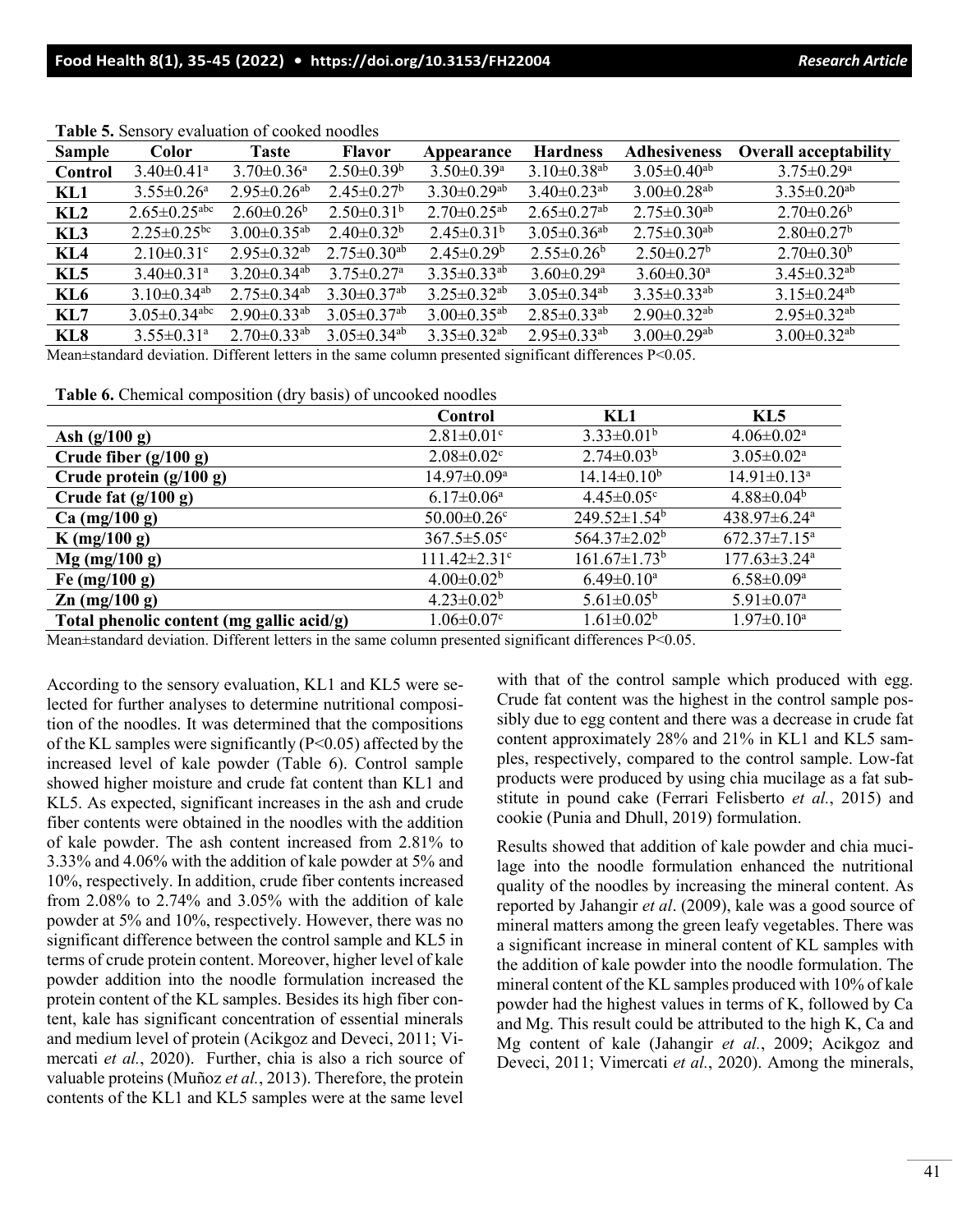the most increment (76%) was observed in Ca content by increasing the kale powder level in the noodle formulation from 5% to 10%. Similar to previous study (Morais *et al.*, 2020), kale flour provided a significant increase in Ca content in cookie production. Besides macro nutrients, content of Fe and Zn as micro nutrients in the KL samples (KL1 and KL5) were also higher than those of the control sample. However, there was no significant difference in terms of Fe content between KL1 and KL5. According to recommended daily intake values of the mineral matters, per 100 g of KL1 and KL5 could be a good source in terms of nutrients (Anonymous, 2016). Ferioli *et al.* (2013) reported that geographic origin and growing environment had a major effect on phenolic content of fresh kale. The kale used in our study collected from Maçka district of Trabzon in Turkey and the total phenolic content was  $4.56 \pm 0.07$  mg gallic acid/g dry matters. As seen in Table 6, the addition of kale powder increased the content of total phenolic in the KL samples. Compared to the control sample, total phenolic content of the KL samples increased 55% and 84% with addition of kale powder at 5% and 10%, respectively. There was no significant difference in terms of total phenolic content values among themselves of KL1-2-3-4 or among themselves of KL5-6-7-8.

### **Conclusion**

The physical qualities of the noodles in terms of cooking properties (cooking loss and water absorption) showed significant differences between the treatments. Cooking loss of the control sample was the lowest and the water absorption of the KL samples produced with 20 g of chia mucilage and 40 mL of water was the highest. The textural properties were affected by both the water content in the formulations and the water absorption values of the samples. Although the control sample showed the highest score in taste, increasing level of kale powder positively affected the appreciation of the panelists in terms of color and also flavor. Higher content of ash, crude fiber and also mineral matter (especially in Ca and K) was obtained with the addition of kale powder and chia mucilage into the noodle formulation. Further, decreased content of crude fat resulted in lower calorie in the samples. Additionally, increasing level of kale powder had a positive effect on the functional properties of the noodles in terms of total phenolic content. Consequently, the noodle produced with 10 % of kale powder, 20 g of chia mucilage and 30 mL of water was the most preferred by the panelists in terms of sensory attributes and its nutritional value was the highest.

#### **Compliance with Ethical Standard**

**Conflict of interests:** The author declares that for this article they have no actual, potential or perceived conflict of interests.

**Ethics committee approval:** Author declare that this study does not include any experiments with human or animal subjects.

**Funding disclosure:** We thank the Scientific and Technological Research Council of Turkey (TÜBİTAK, Ankara, Turkey) for financial support.

**Acknowledgments:** -

**Disclosure:** -

#### **References**

**Acikgoz, F.E., Deveci, M. (2011).** Comparative analysis of vitamin C, crude protein, elemental nitrogen and mineral content of canola greens (*Brassica napus* L.) and kale (*Brassica oleracea* var. *acephala*). *African Journal of Biotechnology,* 10, 19385-19391. <https://doi.org/10.5897/AJB11.2275>

**Anonymous. (2000).** AACC standard method 66-50. Pasta and Noodle Cooking Quality. St. Paul, MN: Approved methods of the American Association of Cereal Chemists.

**Anonymous. (2016).** U.S. Food and Drug Administration, https://s3.amazonaws.com/public-inspection.federalregister.gov/2016-11867.pdf: 903-904.

**Bilgiçli, N. (2009).** Effect of buckwheat flour on cooking quality and some chemical, antinutritional and sensory properties of erişte, Turkish noodle. *International Journal of Food Sciences and Nutrition*, 60, 70-80. <https://doi.org/10.1080/09637480802446639>

**Bouasla, A., Wójtowicz, A. (2019).** Rice-buckwheat glutenfree pasta: effect of processing parameters on quality characteristics and optimization of extrusion-cooking process. *Foods*, 8, 1-16.

<https://doi.org/10.3390/foods8100496>

**Brandolini, A., Hidalgo, A. (2011).** Einkorn (*Triticum monococcum*) flour and bread. In V.R. Preedy, R.R. Watson & V.B. Patel (Eds.), *Flour and breads and their fortification in health and disease* (p. 79-88). Academic Press, USA. ISBN: 9780123808875.

<https://doi.org/10.1016/B978-0-12-380886-8.10008-X>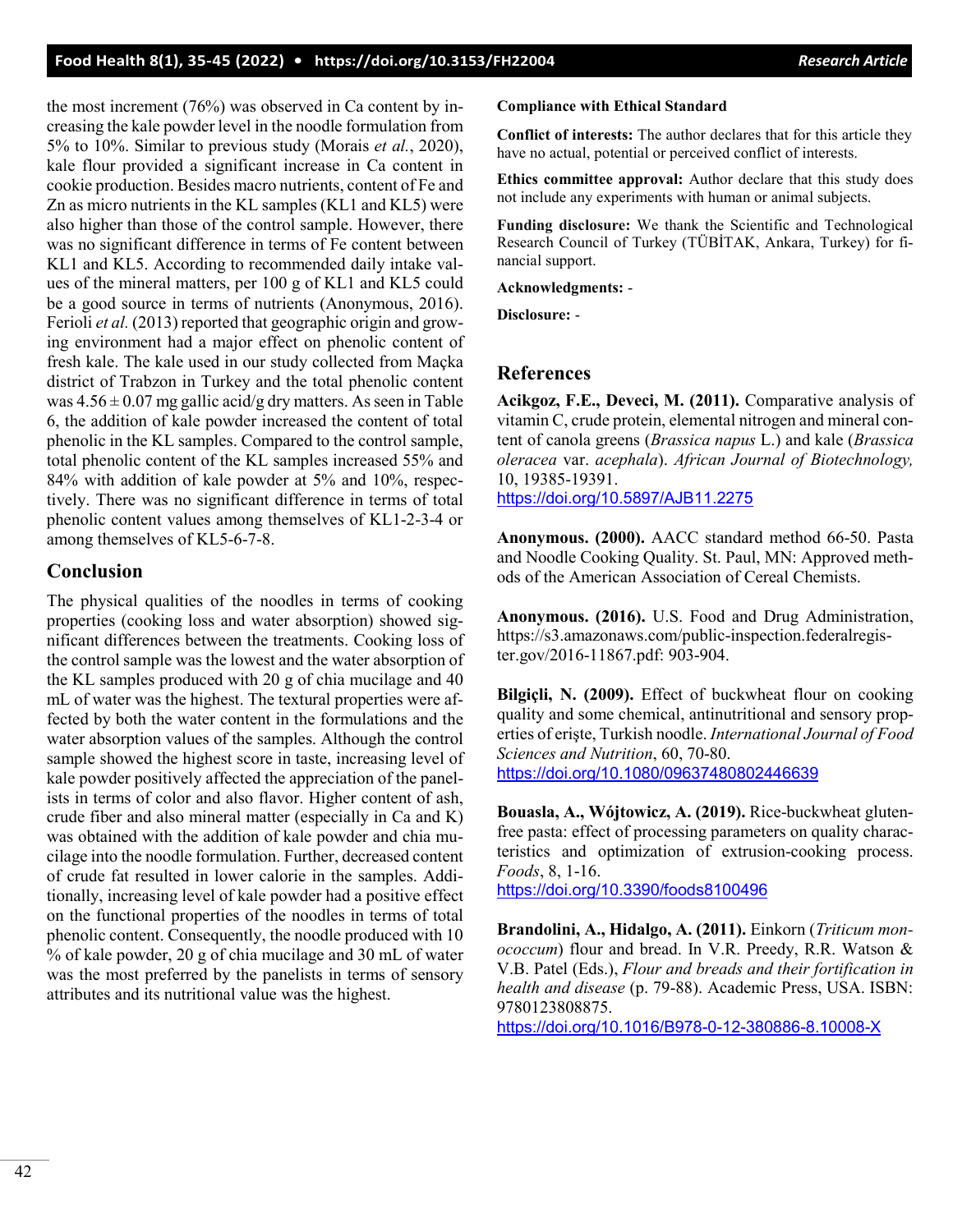**Brandolini, A., Lucisano, M., Mariotti, M., Hidalgo, A. (2018).** A study on the quality of einkorn (*Triticum monococcum* L. ssp. *monococcum*) pasta. *Journal of Cereal Science*, 82, 7-64. <https://doi.org/10.1016/j.jcs.2018.05.010>

**Carini, E., Curti, E., Spotti, E., Vittadini, E. (2012).** Effect of formulation on physicochemical properties and water status of nutritionally enriched fresh pasta. *Food and Bioprocess Technology*, 5, 1642–1652. <https://doi.org/10.1007/s11947-010-0476-4>

**Chavan, V.R., Gadhe, K.S., Kale, R.V. (2017).** Studies on extraction and utilization of chia seed gel in cupcake as an emulsifier. *Trends in Biosciences*, 10, 3986-3989.

**Coorey, R., Tjoe, A., Jayasena, V. (2014).** Gelling properties of chia seed and flour. *Journal of Food Science*, 79, E859-866.

<https://doi.org/10.1111/1750-3841.12444>

**Ferioli, F., Giambanelli, E., D'Antuono, L.F, Costa, H.S., Albuquerque, T.G., Silva, A.S., Hayran, O., Koçaoglu, B. (2013).** Comparison of leafy kale populations from Italy, Portugal, and Turkey for their bioactive compound content: phenolics, glucosinolates, carotenoids, and chlorophylls. *Journal of the Science of Food and Agriculture*, 93, 3478–3489. <https://doi.org/10.1002/jsfa.6253>

**Fernandes, S.S., Salas-Mellado, M.M. (2017).** Addition of chia seed mucilage for reduction of fat content in bread and cakes. *Food Chemistry*, 227, 237-244. <https://doi.org/10.1016/j.foodchem.2017.01.075>

**Ferrari Felisberto, M.H., Wahanika, A.L., Rodrigues Gomes-Ruffi, C., Pedrosa, M.T., Clerici, S., Changa, Y.K., Steel, C.J. (2015).** Use of chia (*Salvia hispanica* L.) mucilage gel to reduce fat in pound cakes. *LWT – Food Science and Technology*, 63, 1049-1055. <https://doi.org/10.1016/j.lwt.2015.03.114>

**Foshia, M., Peressini, D., Sensidoni, A., Brennan, M.A., Brennan, C.S. (2015).** How combinations of dietary fibers can affect physicochemical characteristics of pasta. *LWT - Food Science and Technology*, 61, 41-46. <https://doi.org/10.1016/j.lwt.2014.11.010>

**Grancieri, M., Martino, H.S.D., Mejia, E.G. (2019).** Chia seed (*Salvia hispanica* L.) as a source of proteins and bioactive peptides with health benefits: a review. *Comprehensive Reviews in Food Science and Food Safety*, 18, 480-499.

<https://doi.org/10.1111/1541-4337.12423>

**Gulia, N., Dhaka, V., Khatkar, B.S. (2014).** Instant noodles: processing, quality, and nutritional aspects. *Critical Reviews in Food Science and Nutrition*, 54, 1386-1399. <https://doi.org/10.1080/10408398.2011.638227>

**Ho, L.H., Dahri, N.C. (2016).** Effect of watermelon rind powder on physicochemical, textural and sensory properties of wet yellow noodles. *CyTA-Journal of Food*, 14, 465-472. <https://doi.org/10.1080/19476337.2015.1134672>

**ICC. (1976).** Standard method 110/1. Determination of the moisture content of cereals and cereal products. Austria: International Association for Cereal Science and Technology.

**ICC. (1990).** Standard method 104/1. Determination of ash in cereals and cereal products. Austria: International Association for Cereal Science and Technology.

**ICC. (1994).** Standard method 105/2. Determination of crude protein in cereals and cereal products for food and for feed. Austria: International Association for Cereal Science and Technology.

**ICC. (1984).** Standard method 136. Determination of total fat content of cereals and cereal products. Austria: International Association for Cereal Science and Technology, 1984.

**ICC. (1972).** Standard method 113. Determination of crude fiber value. Austria: International Association for Cereal Science and Technology.

**Jahangir, M., Kim, H.K., Choi, Y.H., Verpoorte, R. (2009).** Health-affecting compounds in Brassicaceae. *Comprehensive Reviews in Food Science and Food Safety*, 8, 31- 43.

<https://doi.org/10.1111/j.1541-4337.2008.00065.x>

**Khouryieh, H., Herald, T., Aramouni, F. (2006).** Quality and sensory properties of fresh egg noodles formulated with either total or partial replacement of egg substitutes. *Journal of Food Science*, 71, S433-S437. <https://doi.org/10.1111/j.1750-3841.2006.00060.x>

**Levent, H. (2019).** Performance of einkorn (*Triticum monococcum* L.) flour in the manufacture of traditional Turkish noodle. *GIDA*, 44, 932-942. <https://doi.org/10.15237/gida.GD19068>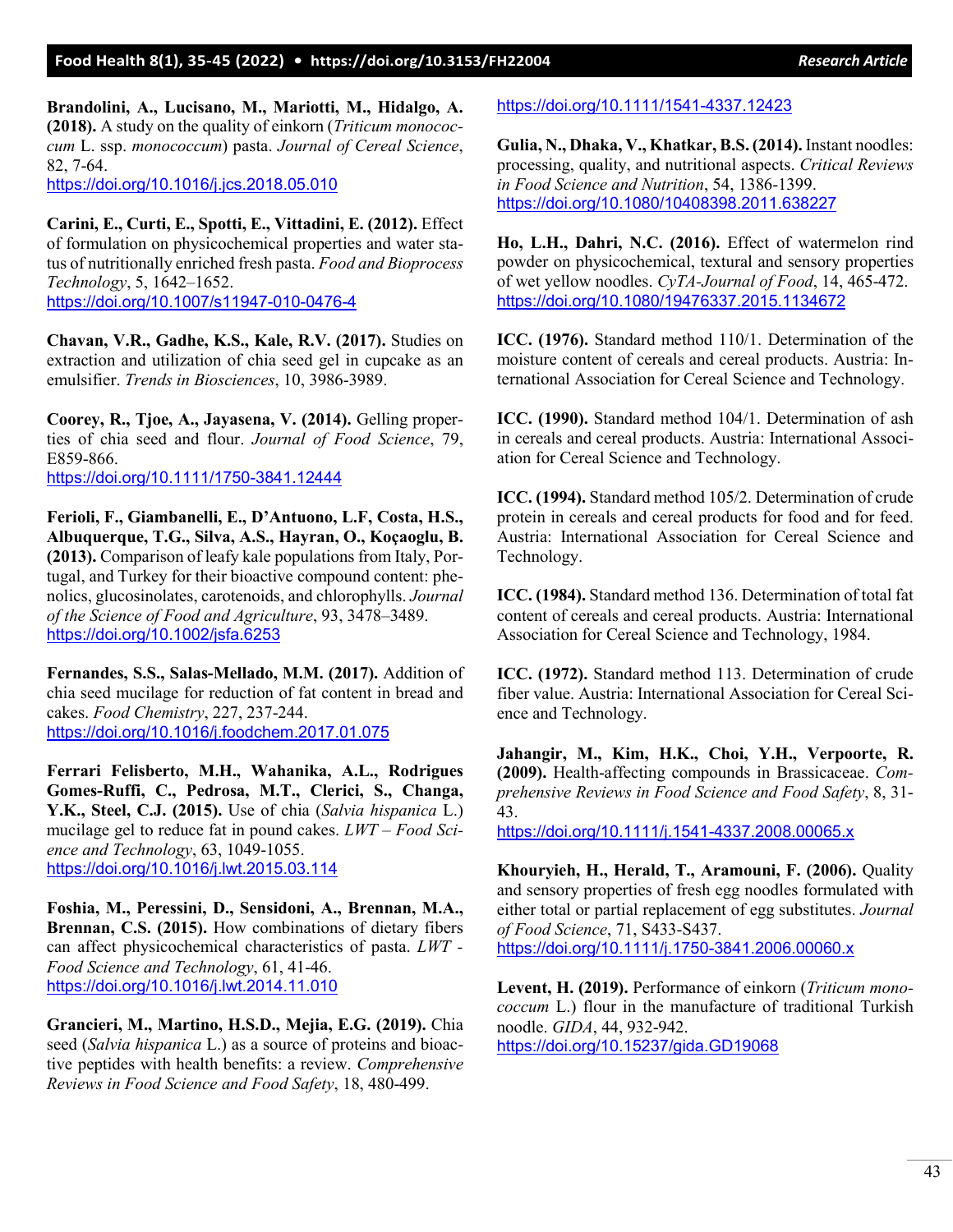## **Food Health 8(1), 35-45 (2022) • <https://doi.org/10.3153/FH22004>** *Research Article*

**Li, M., Zhang, J.H., Zhu, K.X., Peng, W., Zhang, S.K., Wang, B., Zhu, Y.J., Zhou, H.M. (2012).** Effect of superfine green tea powder on the thermodynamic, rheological and fresh noodle making properties of wheat flour. *LWT-Food Science and Technology*, 46, 23-28. <https://doi.org/10.1016/j.lwt.2011.11.005>

**Løje, H., Møller, B., Laustsen, A.M., Hansen, Å. (2003).** Chemical composition, functional properties and sensory profiling of einkorn (*Triticum monococcum* L.). *Journal of Cereal Science*, 37, 231-240. <https://doi.org/10.1006/jcrs.2002.0498>

**Menga, V., Amato, M., Phillips, T.D., Angelino, D., Morreale, F., Fares, C. (2017).** Gluten-free pasta incorporating chia (*Salvia hispanica* L.) as thickening agent: an approach to naturally improve the nutritional profile and the in vitro carbohydrate digestibility. *Food Chemistry*, 221, 1954-1961. <https://doi.org/10.1016/j.foodchem.2016.11.151>

**Morais, C.P., Utpott, M., Flores, S.H., Tondo, E.C., Thys, R.C.S., Barin, J.S., da Costa, A.B., Tischer, B. (2020).** Nutritional, antioxidant and sensory evaluation of calcium high content cookies prepared with purple sweet potato (*ipomoea batatas* l.) and kale (*brassica oleracea* var. *acephala*) flours. *Journal of Culinary Science and Technology*, 19(5), 373-389. <https://doi.org/10.1080/15428052.2020.1777919>

**Muñoz, L. A., Cobos, A., Diaz, O., Aguilera, J.M. (2013).** Chia seed (*Salvia hispanica*): an ancient grain and a new functional food. *Food Reviews International*, 29, 394-408. <https://doi.org/10.1080/87559129.2013.818014>

**Nakov, G., Brandolini, A., Ivanova, N., Dimov, I., Stamatovska, V. (2018).** The effect of einkorn (*Triticum monococcum* L.) whole meal flour addition on physico-chemical characteristics, biological active compounds and in vitro starch digestion of cookies. *Journal of Cereal Science*, 83, 116-122. <https://doi.org/10.1016/j.jcs.2018.08.004>

**Nascimento, A.C., Mota, C., Coelho, I., Gueifão, S., Santos, M., Matos, A.S., Gimenez, A., Lobo, M., Samman, N., Castanheira, I. (2014).** Characterisation of nutrient profile of quinoa (*Chenopodium quinoa*), amaranth (*Amaranthus caudatus*), and purple corn (*Zea mays* L.) consumed in the North of Argentina: proximates, minerals and trace elements. *Food Chemistry*, 148, 420-426. <https://doi.org/10.1016/j.foodchem.2013.09.155>

**Niu, M., Hou, G.G., Wang, L., Chen, Z. (2014).** Effects of superfine grinding on the quality characteristics of wholewheat flour and its raw noodle product. *Journal of Cereal Science*, 60, 382-388. <https://doi.org/10.1016/j.jcs.2014.05.007>

**Park, C.S., Baik, B.K. (2002).** Flour characteristics related to optimum water absorption of noodle dough for making white salted noodles. *Cereal Chemistry*, 79, 867-873. <https://doi.org/10.1094/CCHEM.2002.79.6.867>

**Pathirana, I., Thavarajah, P., Siva, N., Wickramasinghe, A.N.K., Smith, P., Thavarajah, D. (2017).** Moisture deficit effects on kale (*Brassica oleracea* L. var. *acephala*) biomass, mineral, and low molecular weight carbohydrate concentrations. *Scientia Horticulturae*, 226, 216-222. <https://doi.org/10.1016/j.scienta.2017.08.050>

**Piwińska, M., Wyrwisz, J., Kurek, M.A., Wierzbicka, A. (2016).** Effect of drying methods on the physical properties of durum wheat pasta. *CyTA- Journal of Food*, 14, 523-528. <https://doi.org/10.1080/19476337.2016.1149226>

**Punia, S., Dhull, S.B. (2019).** Chia seed (*Salvia hispanica* L.) mucilage (a heteropolysaccharide): functional, thermal, rheological behaviour and its utilization. *International Journal of Biological Macromolecules*, 140, 1084-1090. <https://doi.org/10.1016/j.ijbiomac.2019.08.205>

**Šamec, D., Urlic, B., Salopek-Sondi, B. (2019).** Kale (*Brassica oleracea* var. *acephala*) as a superfood: review of the scientific evidence behind the statement. *Critical Reviews in Food Science and Nutrition*, 59, 2411-2422. <https://doi.org/10.1080/10408398.2018.1454400>

**Shere, P.D., Devkatte, A.N., Pawar, V.N. (2018).** Studies on production of functional noodles with incorporation of spinach puree. *International Journal of Current Microbiology and Applied Sciences*, 7, 1618-1628. <https://doi.org/10.20546/ijcmas.2018.706.193>

**SMS. (2000).** TA-XT2i application study N002/P35. Comparison of hardness and adhesiveness of noodles using a cylinder probe. UK: Stable Micro System.

**Thavarajah, D., Thavarajah, P., Abare, A., Basnagala, S., Lacher, C., Smith, P., Combs, Jr. G.F. (2016).** Mineral micronutrient and prebiotic carbohydrate profiles of USAgrown kale (*Brassica oleracea* L. var. *acephala*). *Journal of Food Composition and Analysis*, 52, 9-15. <https://doi.org/10.1016/j.jfca.2016.07.003>